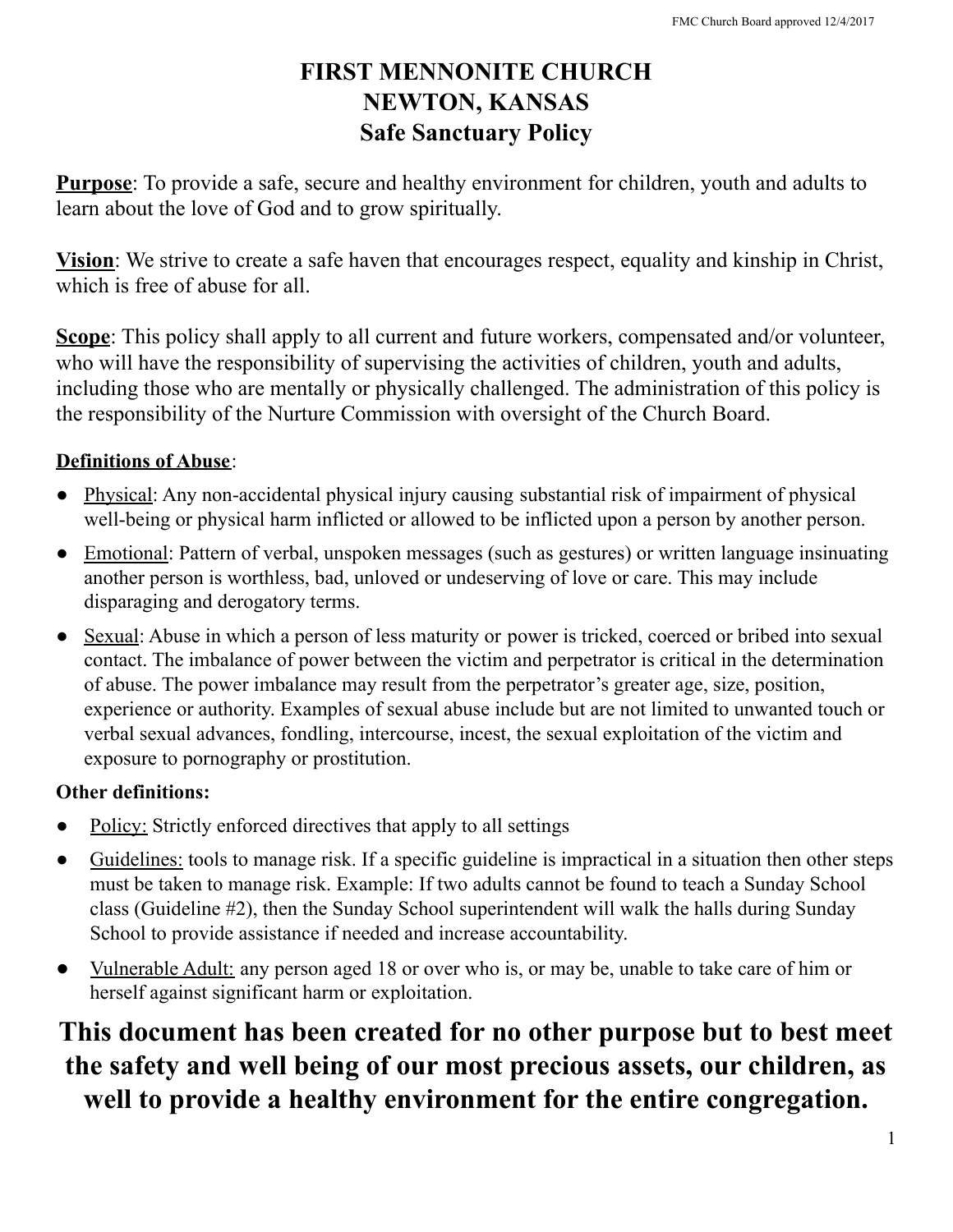#### **Policy for the Prevention of Abuse**

All forms of abuse are forbidden.

Any person who knows of any form of abuse by or to anyone affiliated with First Mennonite Church or its programs should report it to the Church Board Chair, a Pastor or member of the Safe Sanctuaries committee.

All persons who work with children and youth shall be required to complete an educational orientation, sign an agreement and have a background check completed (including checking publicly available sources and the sexual predator list, see page 11, #2).

a. New children's ministry workers must get the full in-person training.

b. On an annual basis, trained workers will be expected to read a written refresher and sign that they have read the material.

c. Trained workers need to retake the orientation class every four years

d. New/Renewing participants will have the opportunity for training two times each year. Training will be offered in the Fall and Spring.

Persons under the age of 18 who work with children and/or youth shall work under direct adult supervision.

Any persons who have been convicted of a person felony or sex crime, including but not limited to: assault, sexual abuse, rape, incest, indecency with a child, possession or promotion of child pornography, abandonment or endangerment of a child, as well as misdemeanor battery, shall not be eligible to work with children or youth. Persons who have been accused of such incidents shall not be permitted to work with children or youth until they have been exonerated, at which point consideration will be given to their eligibility to work with children or youth.

All regular attendees of FMC receive a copy of the Safe Sanctuaries policy in church mailboxes. The policy will be reviewed annually by the Nurture Commission and the Safe Sanctuaries committee. Revisions and edits will be made as needed. A formal revision will be conducted every 5 years. Updated/revised copies will be provided to regular attendees every 5 years. Any new attendees will receive a copy of the policy upon creation of a church mailbox.

Anyone who wishes to regularly attend this church, who has pleaded guilty to or was convicted of a sex crime, must inform the Pastor and Church Board Chair that he/she is a registered sex offender. An accountability plan for the safety of the congregation and the sexual abuser will be developed by the Caregiving and Membership Commission in accordance with the Caregiving and Membership policies: "Policy for the Care of Survivors of Sexual Abuse" and "Policy for the Care and Accountability of Sexual Abusers."

#### **Guidelines for Risk Management**

#### 1. Appropriate Interpersonal Boundaries

Adult leaders of children and youth shall set good examples of appropriate ways to relate to each other for our children and youth, including: respectful and nurturing behaviors that do not interfere with another's privacy; attention to appropriate dress, language, and demonstrations of affection and encouragement. Appropriate touch with children and youth always involves giving the child or youth a choice.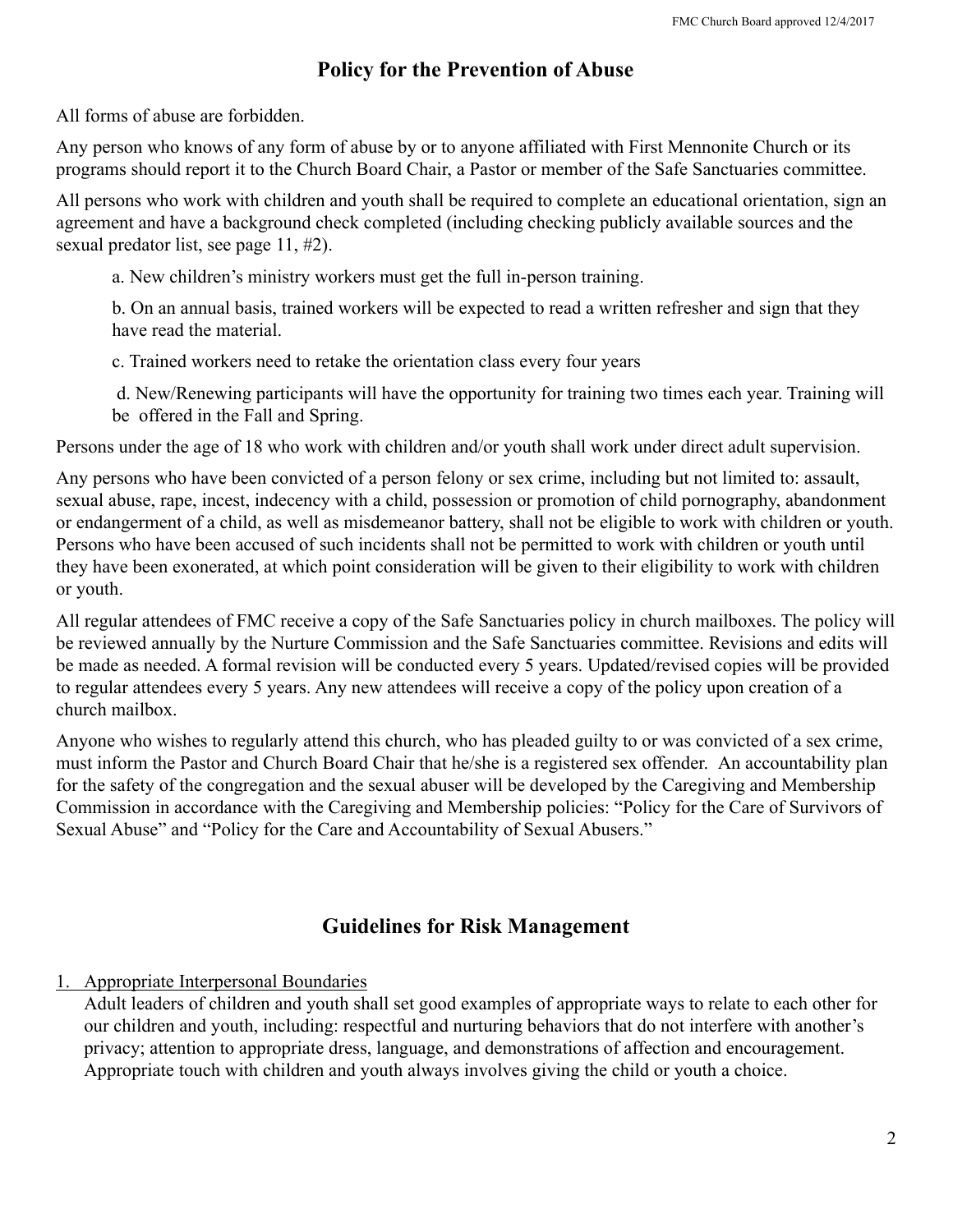#### 2. Two-Adult Rule

No fewer than two approved adults will be present during any church-sponsored program, event, or ministry involving children and/or youth, including the supervising of the nursery. If two adults cannot be present, the door is to be left open at all times and/or a hall monitor will be assigned to move in and out of classrooms and recreation areas at irregular times.

#### 3. First Aid/CPR

The Safe Sanctuaries Committee will be responsible for the First Aid kits. First Aid kits will be kept available in the kitchen and the Sunday school office. The kits are to be checked 2 times annually by the Safe Sanctuary committee members for outdated or unsterile materials, and restocking. A list of persons certified in CPR will be posted in the sanctuary by the sound booth, in the church office, and in the kitchen and this list will be reviewed and updated annually by the Safe Sanctuaries Committee.

#### 4. Five-Years-Older Rule

To protect both the worker and the children/youth, the worker should be at least five years older than the oldest child/youth in the group. A somewhat younger person may be a helper for the adult worker in charge of the group however; the younger person shall not be given sole responsibility for the group. Exceptions may be made to encourage college age and young adult leadership, with attention given to careful training and supervision.

#### 5. Six-Month Rule

A volunteer who wants to work with children or youth shall have attended First Mennonite Church for at least six months prior to volunteering. This gives both the volunteer and the church time to learn to know each other.

#### 6. Windows in All Classroom and Office Doors

All classrooms, offices, accessible closets, and other areas used by children and youth shall have a door with a window in it or a half-door. If neither is present, the door must be left open during use.

#### 7. Open-Door Meetings

Individual meetings with youth are to be scheduled at a time and place when others are nearby. The door shall remain open for the entire session. Doors may be closed if there is a window on the door.

#### 8. Advance Notice to Parents

Parents will always be given advance notice and full information regarding the church sponsored event(s) in which their children will be participating. A signed consent form for participation in "off-campus" activities shall be obtained from each parent for each instance for children pre-k through Jr. High age. A signed consent form for participation in "off-campus" activities shall be obtained from parents for Senior High Youth Group at the beginning of the school year. (See example consent form attached.) If a spontaneous "out-of-classroom" event takes place, the leader(s) will notify the hall monitor of the location of the event, and/or notices will be posted on the classroom door with details about the destination and expected time of return.

#### 9. Youth Overnight Events/Trips

Sponsors will strive to keep the youth in a safe environment at all times and will monitor situations to preserve the youth's integrity and safety (from within and without the group) and will inform the parents about the itinerary and activities of any overnight event or trip and will secure permission for the youth to participate. Health release forms should be secured for overnight trips and parents will be given contact information. At least two male and two female sponsors will be required for adequate supervision of the youth. Youth shall keep sponsors informed of their whereabouts. An agreement signed by all youth and sponsors is essential for overnight trips.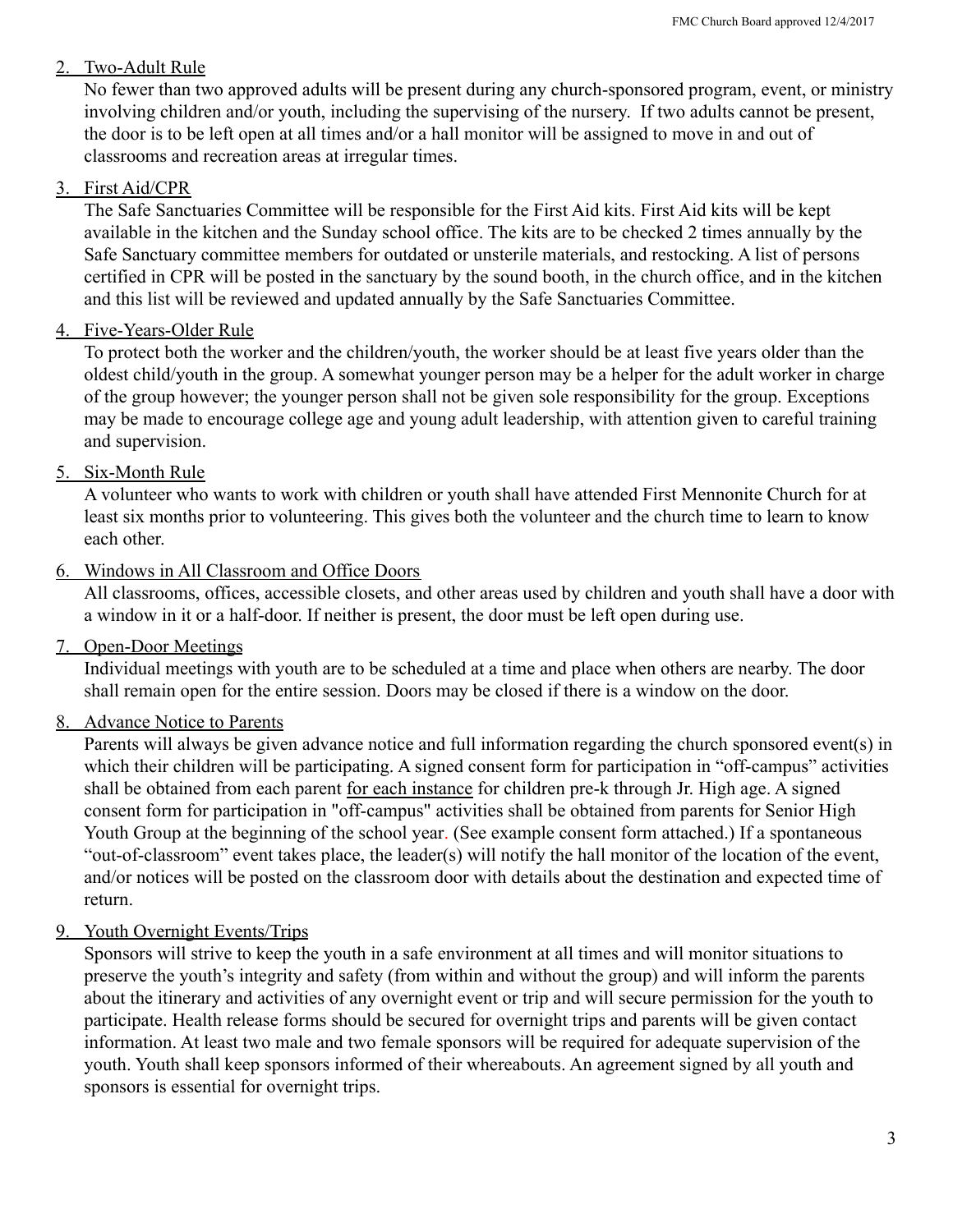Additional guidelines for lock-ins: Boys and girls will be separated to sleep; nightclothes shall include a shirt and pants; there will be some light on at all times; and parents will be informed in advance of any movies shown and all planned activities.

- 10. Transportation. On outings or trips all participants shall wear seat belts. Adults shall avoid transporting a child or youth alone in a vehicle.
- 11. Parent and Family Education

Educational opportunities shall be provided regularly to learn the facts about abuse and this policy for the prevention of abuse. Events shall be held for the congregation as a whole, for parents and children, youth, and other groups as needed. Copies of this policy shall be made available for any member of the church and be given to new members when they join.

12. Child Registration

A parent/guardian will receive a registration form for each child in child ministries (to include, but not limited to Sunday School, Church Family Nights, Vacation Bible School, Children's Time). This registration form shall include emergency contact information as well as any health/allergy concerns for each child participant. All registration information will remain confidential and only given to those on a need to know basis.

13. Security Procedure/Identification

A parent/guardian bringing a child to the nursery or children's time will register the child on a sign in log. The parent/guardian will need to sign-out the child at pick-up time.

## **Suggested Training**

Basic training for Sunday School teachers, Church family night workers, children's choir directors, Nurture Commission members, Pastors, Church Staff Committee, Youth Sponsors, Jr. High Sponsors, VBS directors and workers, Nursery supervisors and workers, child care supervisors and workers should include these components:

- 1. Discussion of child sexual abuse including definitions and statistical information.
- 2. Discussion of why the church is vulnerable to child sexual abuse.
- 3. Profile of molesters.
- 4. Action steps to reduce the risk of child sexual abuse. This should include our church policy and guidelines.
- 5. Learn to analyze the risk factors of isolation, accountability, and power and control, with discussion of how our church guidelines can be used to manage risk.

This training can be accomplished in a number of ways, including:

- A presenter from our church (with guidance and support from GRACE, Western District Conference or other expert related service) will provide the training (tailoring the information to our particular church policy and guidelines).
- A taped version of the training to be shown at church during a scheduled time.

Training should be conducted in person or by televideo to allow for clarification, questions/answers as well as reflection.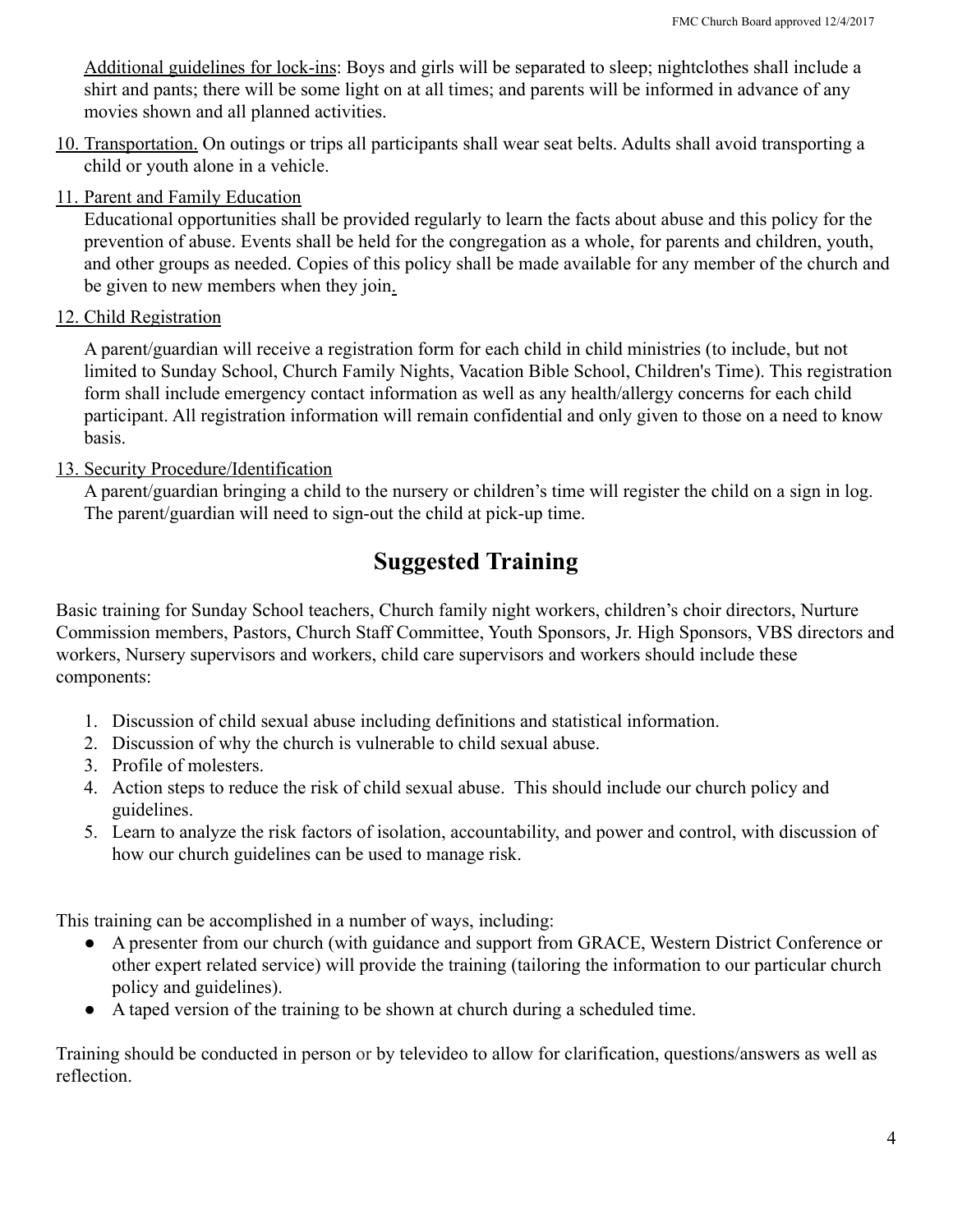*\*The following guidelines were developed by the pastors in cooperation with the Nurture Commission. The guidelines are being added to the Safe Sanctuary policy for your information. It's a topic that everyone should be aware of. Please review the guidelines with your children.*

#### **Guidelines for electronic communication between adults and children/youth:**

\*Virtual Contact

- Continue to apply the two adult rule.
- Use platforms that allow multiple adults to log in at the same time.
- Meetings must be initiated by a church sponsored virtual account for any remote meetings involving youth/children.
- Keep a log of attendance and all virtual meeting dates. This log needs to be available upon request.
- In the event that you cannot follow the two adult rule, the virtual meeting must be recorded.
- Youth and adults will maintain respectful courtesy during virtual meetings.

\*Appropriate content:

- When you text or message or email children or youth, do not say anything that you would not say to them in person or would be unwilling to say in front of their parents.
- Do not send pictures of yourself.
- Build relationships via face-to-face contacts (according to Safe Sanctuaries policies) rather than relying too much on electronic media.
- Ask yourself, "Is this communication drawing the child/youth into fuller engagement with others in the church, or is it facilitating isolation?"
- Be careful to avoid language or content that builds an inappropriate intimacy.
- Remember that you are not the child/youth's peer: you are an adult. Your communication should reflect that difference.
- Inform parents of any on-going and/or troubling conversations (unless they relate to parental abuse—in that case, see next point).
- Your legal responsibility is to report any evidence of abuse as directed in the Safe Sanctuaries policy.

\*Appropriate levels:

Be aware of the frequency with which you are communicating electronically. While some back and forth conversations may be important, communicating with multiple messages each day is a red flag.

\*Appropriate timing:

- Avoid texting or messaging at night.
- Avoid texting or messaging during times when a child/youth is in school or in church.

#### **Regarding public posting:**

\*When posting, ask yourself whether you are conveying the values and attitudes that you want to nurture in the children/youth you are leading or mentoring.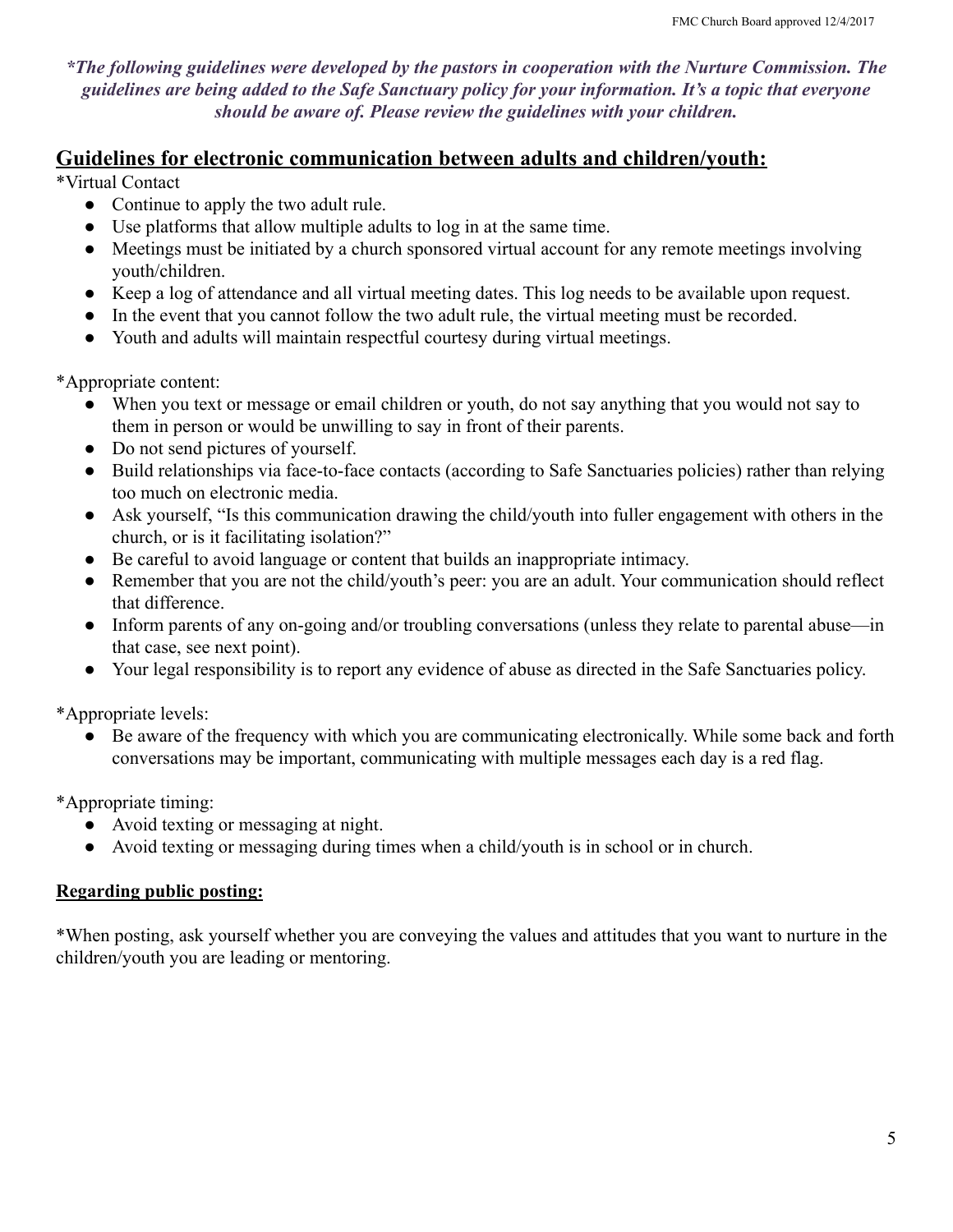## **Guidelines Birth to Age 4**

The primary purpose of the nursery, beginners and pre-school rooms is to provide a safe place for small children so that they will be nurtured and accepted as children of God until they are developmentally able to participate in a classroom or in worship with the congregation.

#### **Nursery Policies**:

- Please do not enter the nursery unless you are a parent gathering your child.
- Only nursery workers and parents should be in the nursery and handle infants.
- Once a child enters the nursery, they are to stay in the nursery until their parent/guardian comes for them.

#### **Nursery Location & Check In**

Nursery care is provided for children from birth until age two during worship services and Sunday School. The nursery is located just behind the sanctuary. Children 2 to 4 years of age have Children's Time and Sunday school in Rooms 223 and 232.

In order to provide the best care for the children of these ages, we need to know information about the child and the whereabouts of parent/guardian in the church building while the child is in the nursery. To facilitate this, the parent/guardian is asked to fill out an Information Card and to write the child's name on the "Sign In" sheet each time the child is brought to the nursery/Children's Time.

#### **Sick Children**

Do not bring your child to the nursery/children's church if he or she is ill. To do so would risk exposing other children to communicable diseases. Young children need the comfort of their own parent/guardian when they do not feel well and will probably be much happier and better off with you when they are ill. If your child becomes ill while in our care, we will use the information on the child's card to locate you. We cannot give medicine to children in nursery care and/or during Children's Time.

#### **Supplies**

Please bring whatever your child will need while in our care. While we always have a few spare diapers for emergencies, you will want to bring the following items if you feel they will be needed: diapers, change of clothing, bottles, pacifiers, or any other things that your child normally uses. All items should be marked with your child's name.

#### **Picking Up Your Child**

Children will be dismissed to their parent/guardian. If for some reason an older sibling or someone else will be picking up your child, please let us know in advance. Please be prompt in picking up your child after the worship service.

#### **Diapering/Toileting**

The door to the diapering area will be a divided door. The top half will be left open when diapering babies or helping young children with toileting. In the children's Beginners and Preschool rooms, if a child needs help with toileting the bathroom door will be left partly ajar, or parents will be called to assist with their child.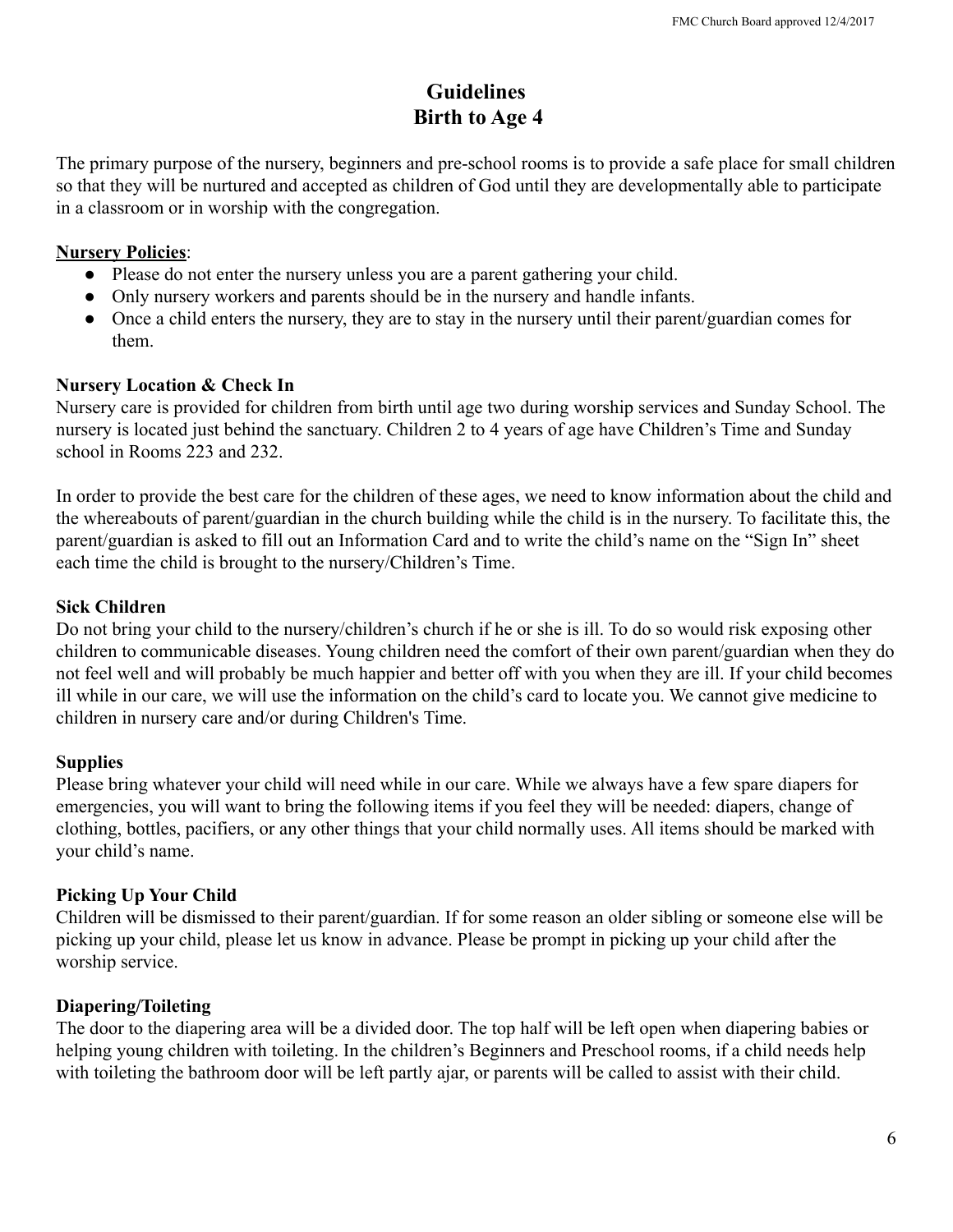#### **SYMPTOMS OF CHILD ABUSE**

Church workers and staff should be alert to the physical signs of child abuse, as well as any behavioral signs that a victim may exhibit. While you may or may not see physical signs, we want you to be aware of the physical signs, should you have reason to become aware of them. Some of the signs are summarized as follows:

Physical Signs

- Lacerations and bruising
- Nightmares
- Irritation, pain or injury to the genital area
- Difficulty with urination
- Discomfort when sitting
- Torn or bloody underclothing
- Venereal disease

Behavioral Signs

- Anxiety when approaching church or nursery
- Nervous or hostile behavior toward adults
- Sexual self-consciousness
- "acting out" of sexual behavior
- withdrawal from church activities and friends

Verbal Signs

- (A particular person) does things to me when we are alone
- I don't like to be alone with (a particular person)
- (A particular person) fooled around with me

#### **REPORTING OBLIGATION AND PROCEDURE**

- 1. All workers are to be familiar with the symptoms of child abuse (see above) and can report directly to the designated reporting agency and may consult with Church Board Chair, a Pastor or member of the Safe Sanctuaries committee to assist.
- 2. With any suspicion of abuse, the following steps are to be followed:
	- Report the suspected abuse to the Church Board Chair, a Pastor or member of the Safe Sanctuaries committee.
	- If the complaint is lodged against a pastor, the complaint should be reported to the Church Board Chair or a member of the Safe Sanctuaries committee.
	- Do not interview the child regarding the suspected abuse. Trained personnel must handle the interview process.
	- Do not discuss the suspected abuse. It is important that all the information about the suspected child abuse (victim and abuser) be kept confidential by the reporting party.
- 3. Once a suspected child abuse incident has been reported to the Church Board Chair, a Pastor or member of the Safe Sanctuaries committee, it will be reported to the designated reporting agency.

(Also see Kansas Law Summary on page 14-15 of this document)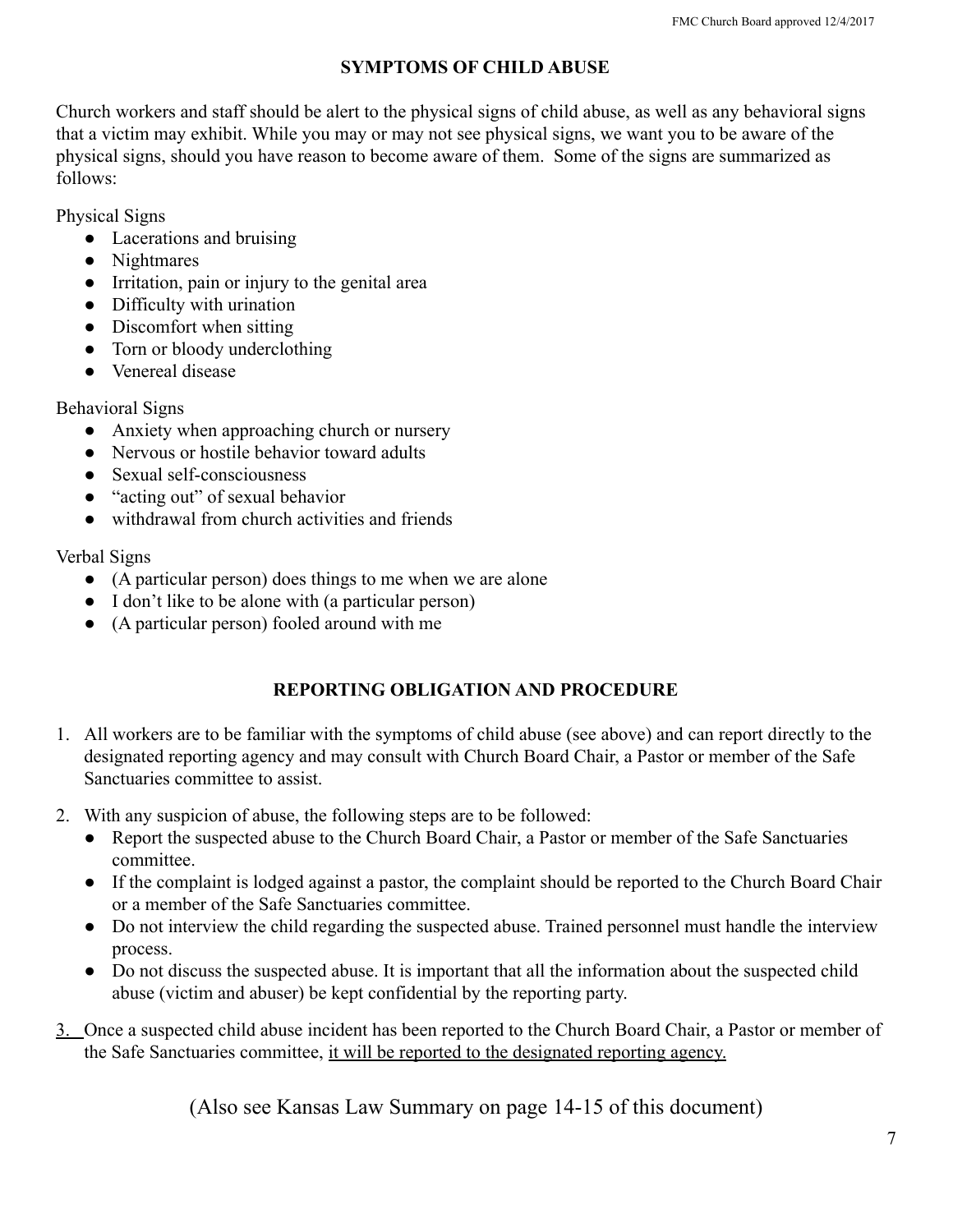### **Action Plan for Handling Complaints**

- 1. When a suspicion of abuse has been reported in any setting, data concerning the child's name, address and other pertinent information will be obtained through discussions with the initial reporter and other staff. No one from the church shall attempt to interview the victim further. Support and empathy can be offered but trained interviewers must do interviewing.
- 2. The church's legal counsel shall be advised of the complaint. Local law enforcement and the Department of Children and Families (DCF) will be contacted and the church shall cooperate fully with them.
- 3. The church shall maintain confidentiality of the investigation as much as possible.
- 4. The accused individual shall immediately be relieved of all their duties until the investigation has been completed. In instances where child abuse is confirmed, the church will immediately dismiss the individual from their position.
- 5. In instances where the evidence is inconclusive, the church must take action depending on the strength of the evidence available and after consideration of the victim; and if appropriate, the victim's family.
- 6. The congregation shall be informed of the investigation with respect to matters that are not confidential, so that the congregation will hear about the investigation from within the church rather than from the news media.
- 7. The Church Board shall plan a response to the media and speak to the media through one appointed contact person. It is imperative that the church emphasizes its position on child abuse, concern for the victim, and the steps the church is taking to address the present occurrence, and to reduce the risk and continue to provide a safe environment for other children.
- 8. For further guidelines, please see the "Policy for the Care of Survivors of Sexual Abuse" and "Policy for the Care and Accountability of Sexual Abusers." These policies can be found in the church office.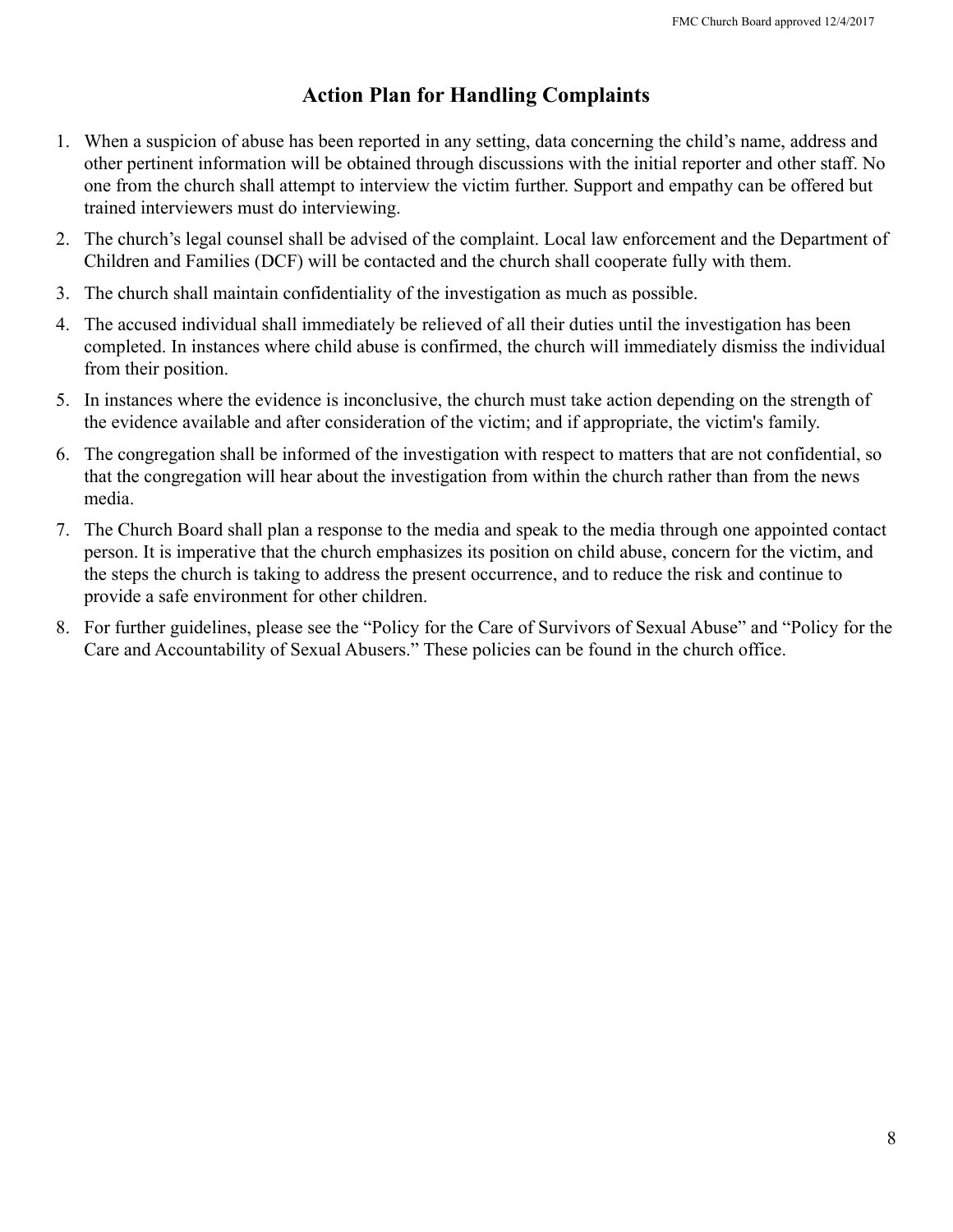## **Safe Sanctuaries Committee**

A committee of four persons, named Safe Sanctuaries Committee, will report to the Nurture Commission. Those four members will be as follows:

One member from Nurture Commission to serve at least two years

One member from Church and Staff Relations committee to serve at least two years

Two members appointed by the church board from the congregation at large

The members appointed from the congregation will serve three year terms that are renewable once. One of these two will be elected as chair of the committee.

The Safe Sanctuary Committee will make every effort to include at least one survivor, primary or secondary, of sexual abuse at all times.

Confidentiality is extremely important to this committee and assignments must be made with that in mind.

Responsibilities of the Safe Sanctuaries Committee:

- 1. Provide training as needed to include (but not limited to) all Sunday School teachers, Church family night workers, children's choir directors, Nurture Commission members, Pastors, Church and Staff Relations Committee, Safe Sanctuaries Committee members, Youth Sponsors, Jr. High Sponsors, VBS directors and workers, Nursery supervisors and workers, Children's Feature, Child care supervisors and workers.
- 2. Complete background checks on all of the above mentioned workers, plus check publicly available sources (i.e. social media), and the sexual predator list for those who work with individuals 17 years of age or younger.
- 3. Maintain confidential files in a secure location, including Volunteer Participation Agreements for all workers, background check results for all workers, parental consent forms for children and youth, medical release forms for children and youth, overnight youth activity consent forms, and summer trip consent forms.
- 4. Maintain a list of approved workers with children and youth (workers who have been trained, have agreed to follow church policy and guidelines, and who have completed a clear background check.). This list will be published in the church directory.
- 5. Check first aid kits in kitchen and church office two times a year and replace any outdated or unsterile supplies.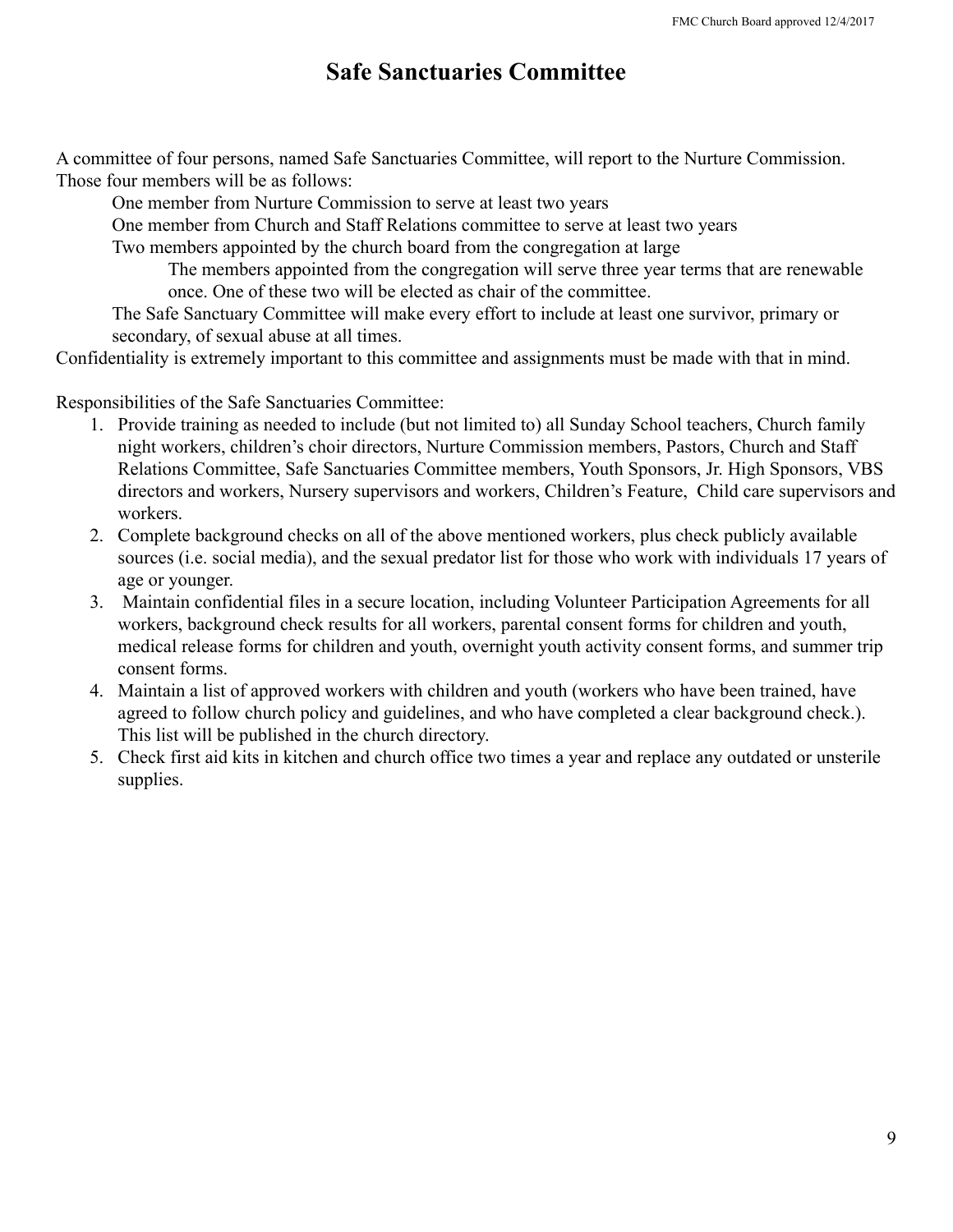| <b>First Mennonite Church</b> |  |  |  |  |
|-------------------------------|--|--|--|--|
| <b>Child Registration</b>     |  |  |  |  |

**(**Includes child ministries such as Sunday School, Church Family Night, Children's Time and Vacation Bible School)

## **Personal Contact Details**

| Child's date of birth: / / / Preferred Name: ___________________________________                                                                                                                                                                                                                                                                                                                                                     |      |  |
|--------------------------------------------------------------------------------------------------------------------------------------------------------------------------------------------------------------------------------------------------------------------------------------------------------------------------------------------------------------------------------------------------------------------------------------|------|--|
|                                                                                                                                                                                                                                                                                                                                                                                                                                      |      |  |
|                                                                                                                                                                                                                                                                                                                                                                                                                                      |      |  |
|                                                                                                                                                                                                                                                                                                                                                                                                                                      |      |  |
| Alternate emergency contacts:                                                                                                                                                                                                                                                                                                                                                                                                        |      |  |
|                                                                                                                                                                                                                                                                                                                                                                                                                                      |      |  |
|                                                                                                                                                                                                                                                                                                                                                                                                                                      |      |  |
| Food Allergies/Health Concerns:<br>,我们也不会有什么。""我们的人,我们也不会有什么?""我们的人,我们也不会有什么?""我们的人,我们也不会有什么?""我们的人,我们也不会有什么?""我们的人                                                                                                                                                                                                                                                                                                                  |      |  |
| Other Important Information:                                                                                                                                                                                                                                                                                                                                                                                                         |      |  |
| <u> 1989 - Johann Stoff, amerikansk politiker (d. 1989)</u><br>We always need volunteers! Would you be willing to help? We will contact you!<br>Sunday School Teacher   Sunday School Assistant   Church Family Nights<br><b>Permission to View Video Tapes and DVDs</b><br>I consent to my child viewing VHS tapes or DVDs rated (G) General. I understand that all material will be previewed by a<br>leader to check suitability. |      |  |
| Signed                                                                                                                                                                                                                                                                                                                                                                                                                               | Date |  |
| Permission to be Photographed or Filmed I give my permission for my child to be photographed or<br>videotaped. I understand that the image may be displayed in the church publications, church buildings or website. Names<br>will not be displayed.                                                                                                                                                                                 |      |  |

| Signed | ⊃ate |
|--------|------|
|        |      |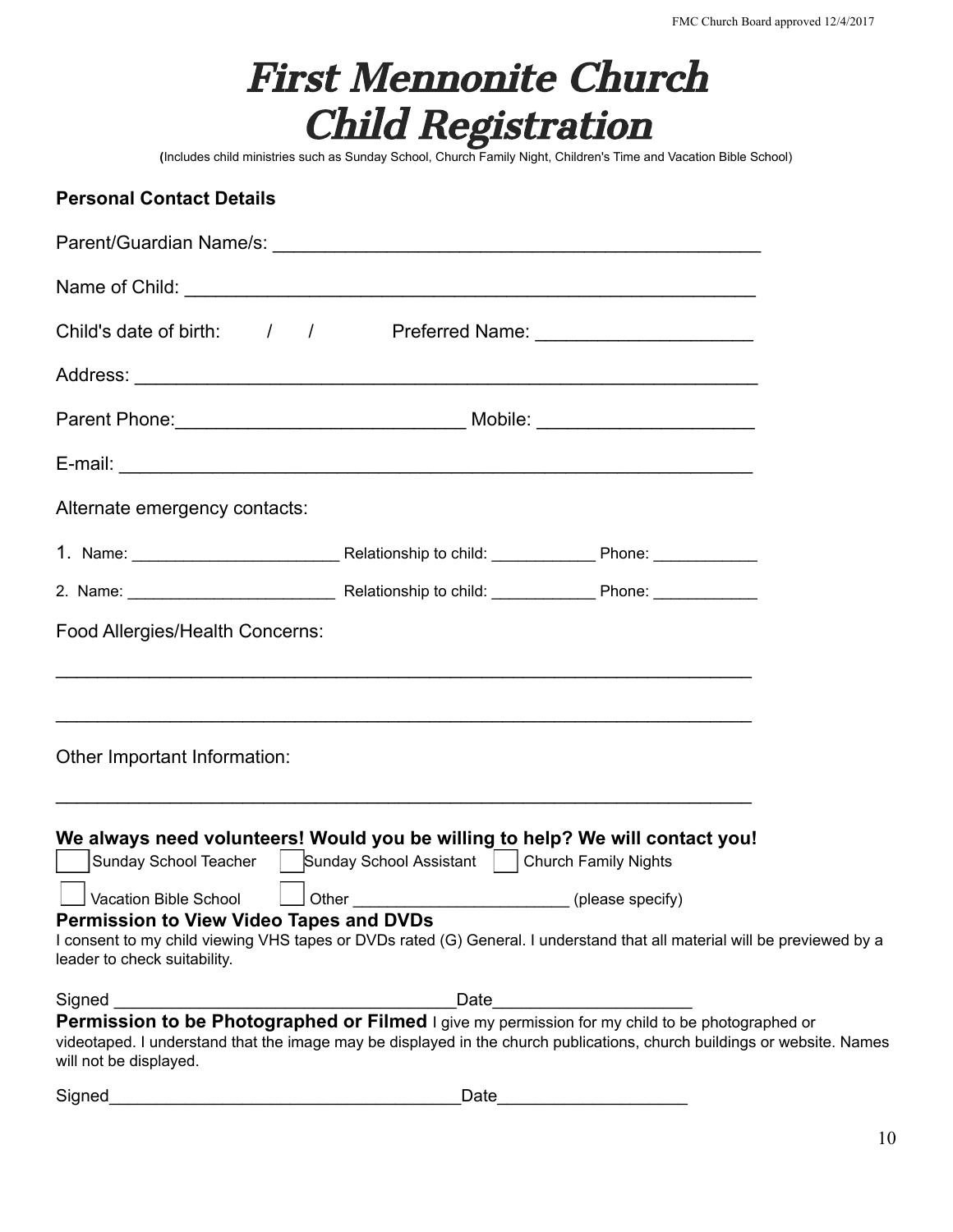# FMC Off-Campus Activity Request

|                                                       | trip to _______________________________(location). Children will be                                                                                          |
|-------------------------------------------------------|--------------------------------------------------------------------------------------------------------------------------------------------------------------|
|                                                       | gone from the church from _________________(beginning time)                                                                                                  |
| and return by _________________________(ending time). |                                                                                                                                                              |
|                                                       | To attend this event please fill in the form below and hand it to your leader at the beginning of the event.<br>Without a permission slip you cannot attend. |
|                                                       | (any further details here)                                                                                                                                   |
|                                                       |                                                                                                                                                              |
| <b>Permission Slip</b>                                |                                                                                                                                                              |
|                                                       |                                                                                                                                                              |
|                                                       |                                                                                                                                                              |
|                                                       |                                                                                                                                                              |
|                                                       |                                                                                                                                                              |
|                                                       |                                                                                                                                                              |
|                                                       |                                                                                                                                                              |
| I give permission for my son/daughter to attend       |                                                                                                                                                              |
|                                                       |                                                                                                                                                              |
|                                                       |                                                                                                                                                              |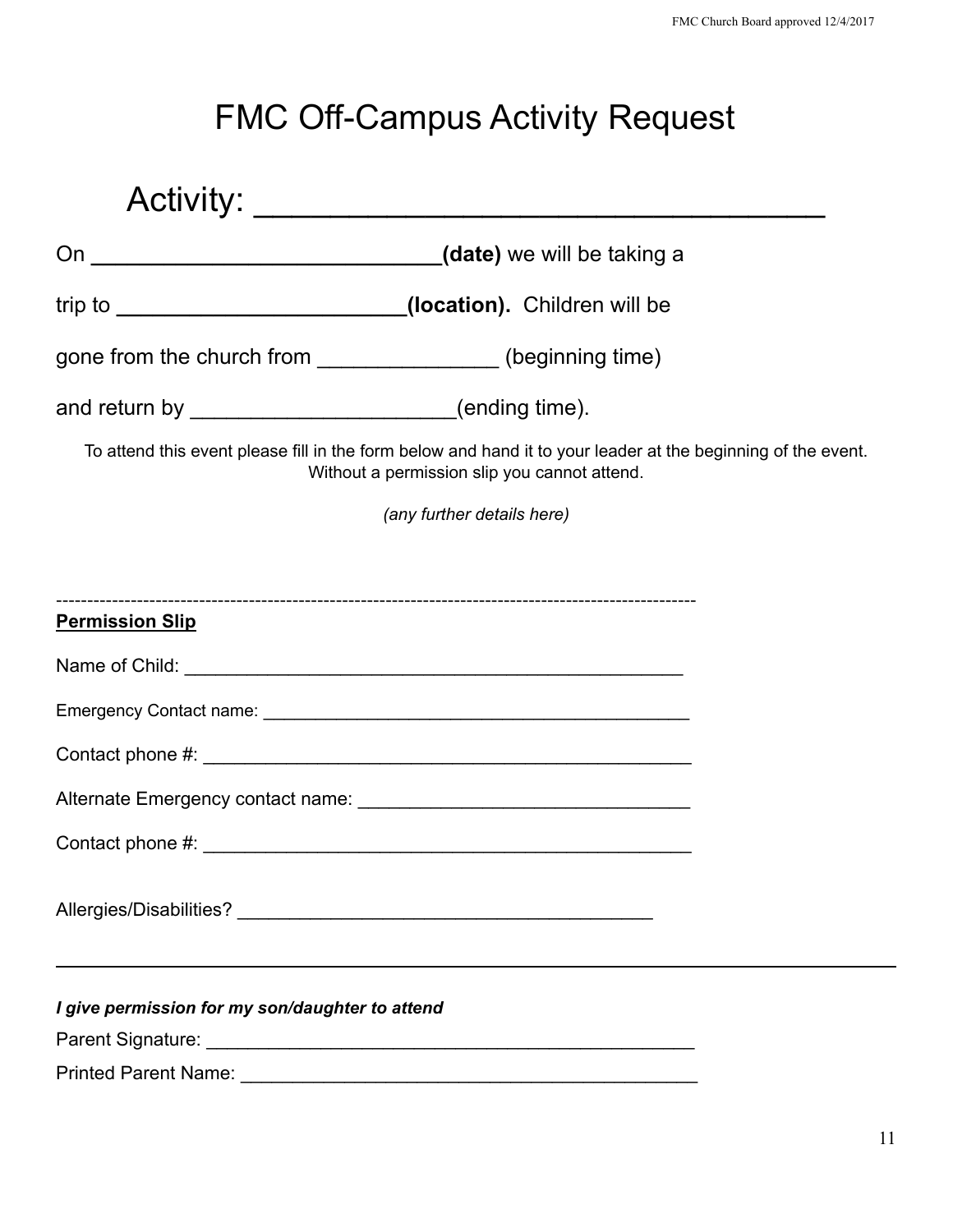## First Mennonite Church Newton, Kansas Participation Agreement for Volunteer Workers With Children and Youth

First Mennonite Church is committed to providing a safe, secure and healthy environment for all children, youth and adults who participate in its ministries and activities.

The Safe Sanctuary Policy reflects our congregation's commitment to preserving this church as a holy place of safety and protection for all who would enter and as a place in which all people can experience God's love, healing and hope through relationships with others.

As a volunteer in this congregation I agree to the following:

- 1. I will promptly report any abusive or other behavior in violation of the Safe Sanctuary Policy to the Church Board Chair or the Pastor.
- 2. I will complete an educational orientation or other training event provided by the church.
- 3. If under the age of 18, I will work under adult supervision at all times.
- 4. I will observe and abide by the Safe Sanctuary Policy and guidelines regarding working with children and youth.

I have read the Safe Sanctuary Policy of First Mennonite Church and this Participation Agreement, and I agree to observe and abide by the policies set forth therein. I also understand that by signing this agreement I have agreed to participate in a background check conducted by a member of the Safe Sanctuaries Committee and I agree to complete all said paperwork necessary for this action.

 $\mathcal{L}_\text{max}$  and the contract of the contract of the contract of the contract of the contract of the contract of the contract of the contract of the contract of the contract of the contract of the contract of the contrac

 $\mathcal{L}_\text{max}$  and the contract of the contract of the contract of the contract of the contract of the contract of the contract of the contract of the contract of the contract of the contract of the contract of the contrac

*Signature Date*

 $\mathcal{L}_\text{max}$  and the contract of the contract of the contract of the contract of the contract of the contract of the contract of the contract of the contract of the contract of the contract of the contract of the contrac

*Print Full Name*

*Volunteer Position*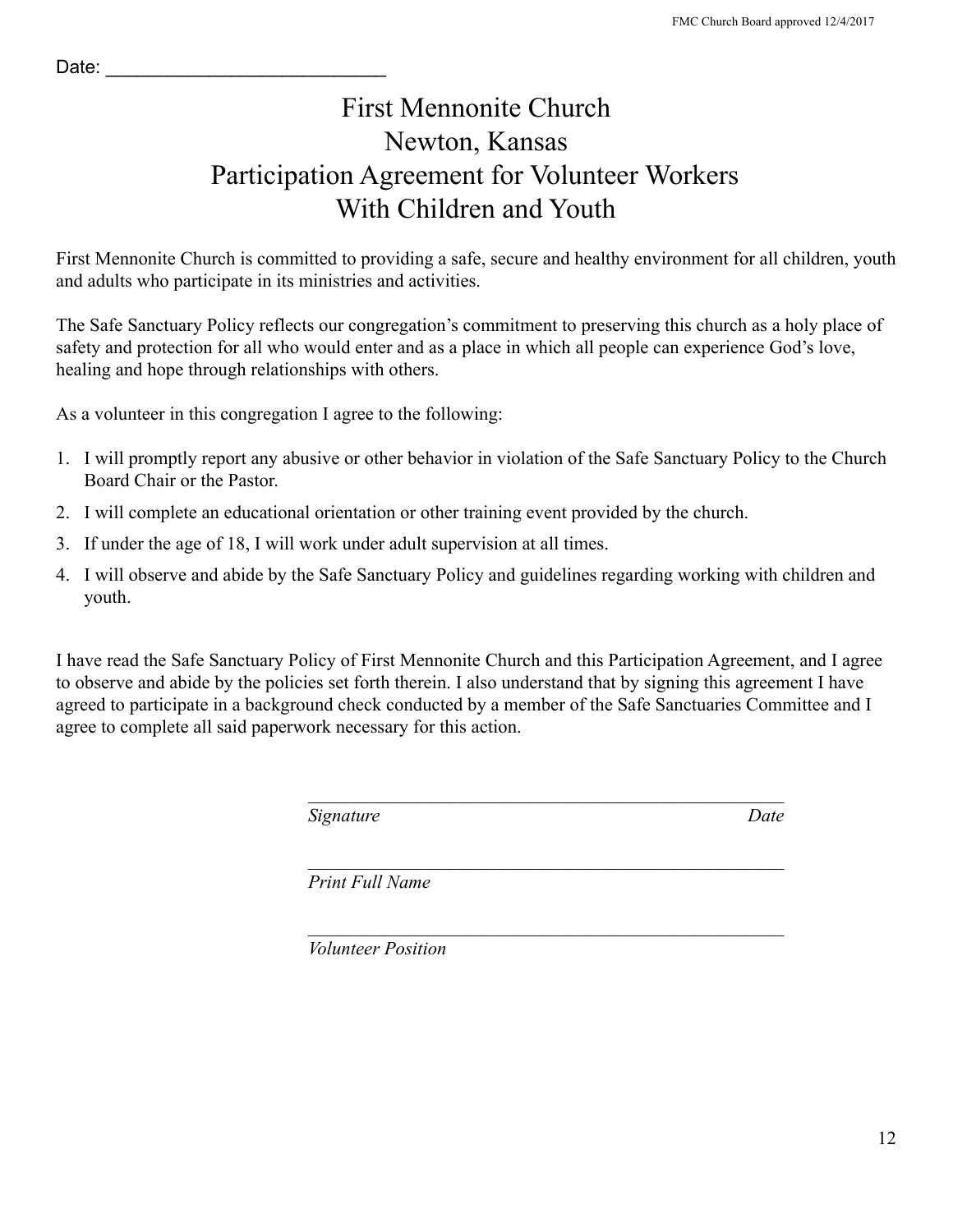# First Mennonite Church Newton, Kansas Parental Medical Consent Form

| Child's name:                   |                                                                                                                 |                       |  |  |
|---------------------------------|-----------------------------------------------------------------------------------------------------------------|-----------------------|--|--|
| Parent's Name(s):               |                                                                                                                 |                       |  |  |
| Address:                        |                                                                                                                 |                       |  |  |
| Home Phone Number:              |                                                                                                                 | Father's Work Number: |  |  |
|                                 | Mother's Work Number:                                                                                           |                       |  |  |
|                                 |                                                                                                                 |                       |  |  |
|                                 |                                                                                                                 |                       |  |  |
|                                 | me/us at the above phone numbers. If I/we cannot be reached to authorize treatment, I hereby authorize youth    |                       |  |  |
|                                 |                                                                                                                 |                       |  |  |
| of my/our child.                |                                                                                                                 |                       |  |  |
|                                 |                                                                                                                 |                       |  |  |
| Insurance Company:              |                                                                                                                 |                       |  |  |
| Contract/Group No.              |                                                                                                                 |                       |  |  |
| Person's name insurance is in:  |                                                                                                                 |                       |  |  |
| aware of:                       | Health information: Please list any allergies, medications and any special instructions that sponsors should be |                       |  |  |
|                                 |                                                                                                                 |                       |  |  |
|                                 |                                                                                                                 |                       |  |  |
|                                 | <u> 1989 - Johann Stoff, amerikansk politiker (d. 1989)</u>                                                     |                       |  |  |
|                                 |                                                                                                                 |                       |  |  |
|                                 |                                                                                                                 |                       |  |  |
| Signature of Parent or Guardian | Date                                                                                                            |                       |  |  |
|                                 |                                                                                                                 |                       |  |  |
| Signature of Parent of Guardian | Date                                                                                                            |                       |  |  |
|                                 |                                                                                                                 |                       |  |  |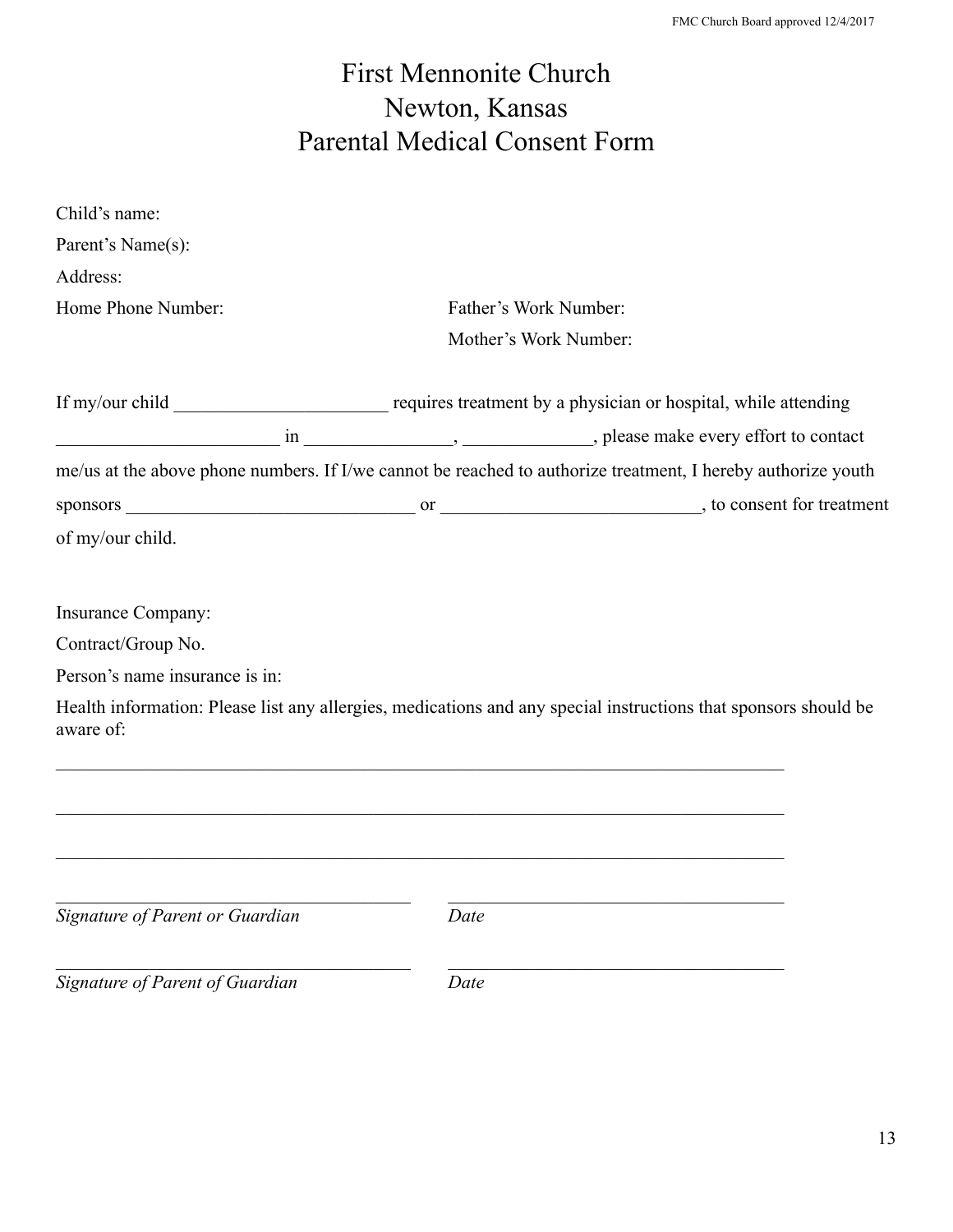#### **KANSAS LAW SUMMARY (Revised May 25, 2016)**

The following is a summary of Kansas law about reporting and other requirements relating to child abuse. This is not a quotation of noted statutes and is only a summary.

- 1. Who Must Report? According to Kansas State Law (K.S.A. 38-1522) when there is reason to suspect a child has been injured as the result of physical, mental or emotional abuse or neglect or sexual abuse, a report must be made by the following persons: "Persons licensed to practice the healing arts or dentistry; persons licensed to practice optometry; persons engaged in postgraduate training programs approved by the state board of healing arts; licensed psychologists; licensed professional or practical nurses examining, attending or treating a child under the age of 18; teachers, school administrators or other employees of a school which the child is attending; chief administrative officers of medical care facilities; registered marriage and family therapists; persons licensed by the secretary of health and environment to provide child care services or the employees of persons so licensed at the place where the child care services are being provided to the child; licensed social workers; fire fighters; emergency medical services personnel; mediators appointed under K.S.A. 23-602 and amendments thereto; juvenile intake assessment workers; and law enforcement officers."
- 2. Staff Pastors must report when they are responsible for the care or supervision of children. Kansas law does not say clergy must report simply because they are clergy.
- 3. What Requires A Report? A report must be made when a person has reason to suspect that a child has been injured through physical, mental or emotional abuse, or neglect or sexual abuse.
- 4. Summary of Legal Definitions:

"Child" refers generally to any person under 18 years of age.

"Abuse" minimally includes any or all of the following:

- a. physical, mental or emotional injury inflicted on a child;
- b. sexual contact or intercourse;
- c. sexual exploitation of a child.
- 5. To Whom Must the Report Be Made: Reports oral or written are made to the Department of Children and Families (DCF). When this department is not open for business, the report is made to the appropriate law enforcement agency. (K.S.A. 38-1522 (c). The person reporting may speak with the church attorney beforehand.
- 6. Willful and knowing failure to report by mandatory reporters is a Class B Misdemeanor. (K.S.A. 38-1522 (f)) Preventing or interfering with the making of a report required by the law is also a Class B Misdemeanor. (K.S.A. 38-1522 (g)).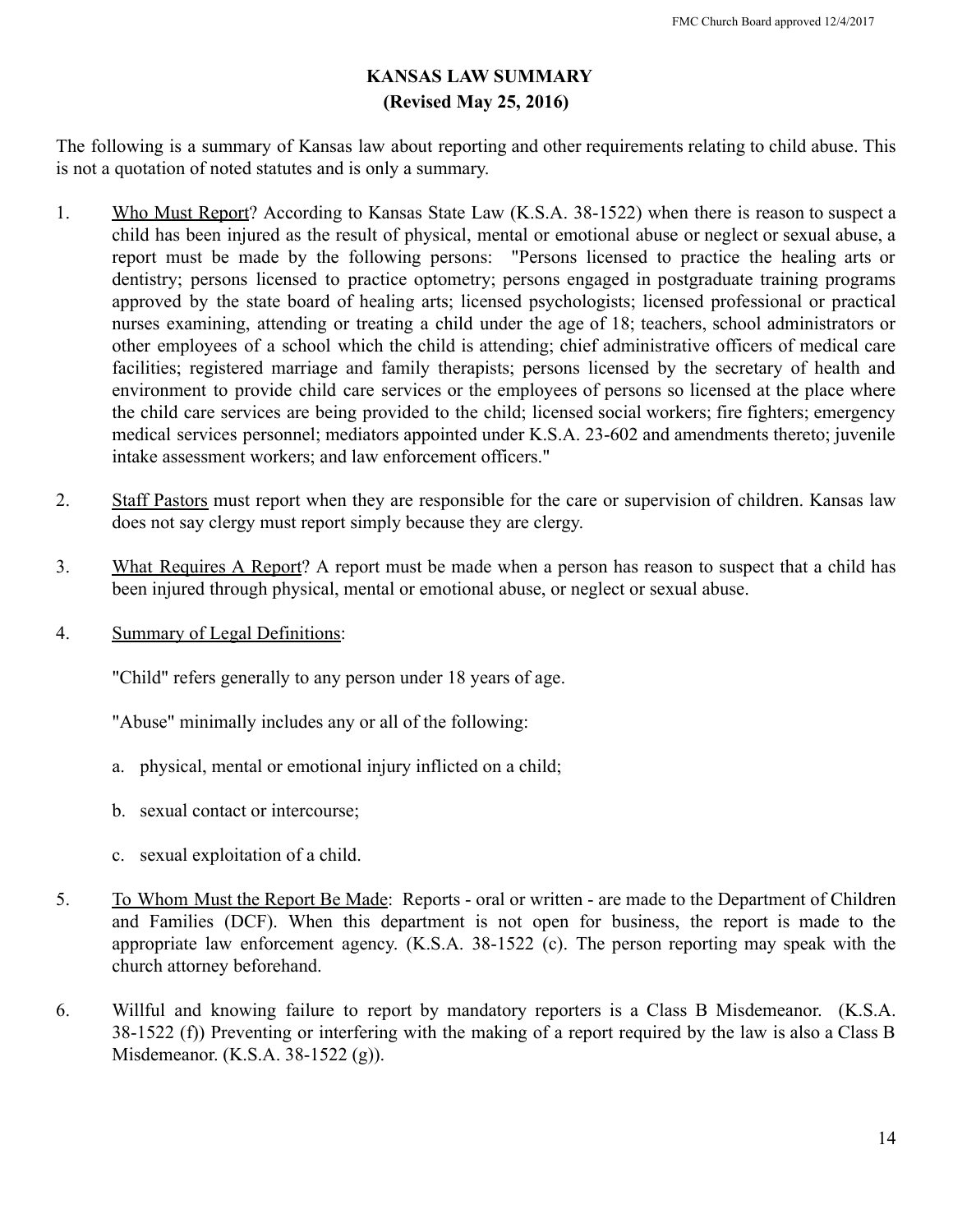- 7. Under Kansas law (K.S.A. 38-1526), anyone participating without malice in the making of an oral or written report on the abuse of a child, or in any follow-up investigation of the report shall have immunity from any civil liability that might otherwise be incurred or imposed. Such a participant has the same immunity with respect to participating in a judicial proceeding resulting from the report.
- 8. Kansas law (K.S.A. 60-429) recognizes as privileged what the statute defines as a "penitential communication."

"A person, whether or not a party, has a privilege to refuse to disclose, and to prevent a witness from disclosing a communication if he or she claims the privilege and the judge finds that (1) the communication was a penitential communication, (2) the witness is the penitent or the minister, and (3) the claimant is the penitent, or the minister making the claim on behalf of an absent penitent." (K.S.A. 60-429 (b))

9. Clergy should keep in mind that Kansas law does not REQUIRE them to report, unless they are functioning in one of the positions listed in K.S.A. 38-1522. See paragraph 1 above. The law clearly protects the clergy/penitent and confessional secrecy.

The statutory definition of penitential communication appears broader in scope, moreover, than a strictly sacramental and confessional communication: it protects a broader class of communications from disclosure. Nevertheless, a minister may well be subpoenaed to testify about cases of child abuse. He can legitimately be asked for all information obtained outside the embrace of a "penitential communication" as defined by the statute. For questions regarding whether a particular communication is privileged, pastors should consult legal counsel.